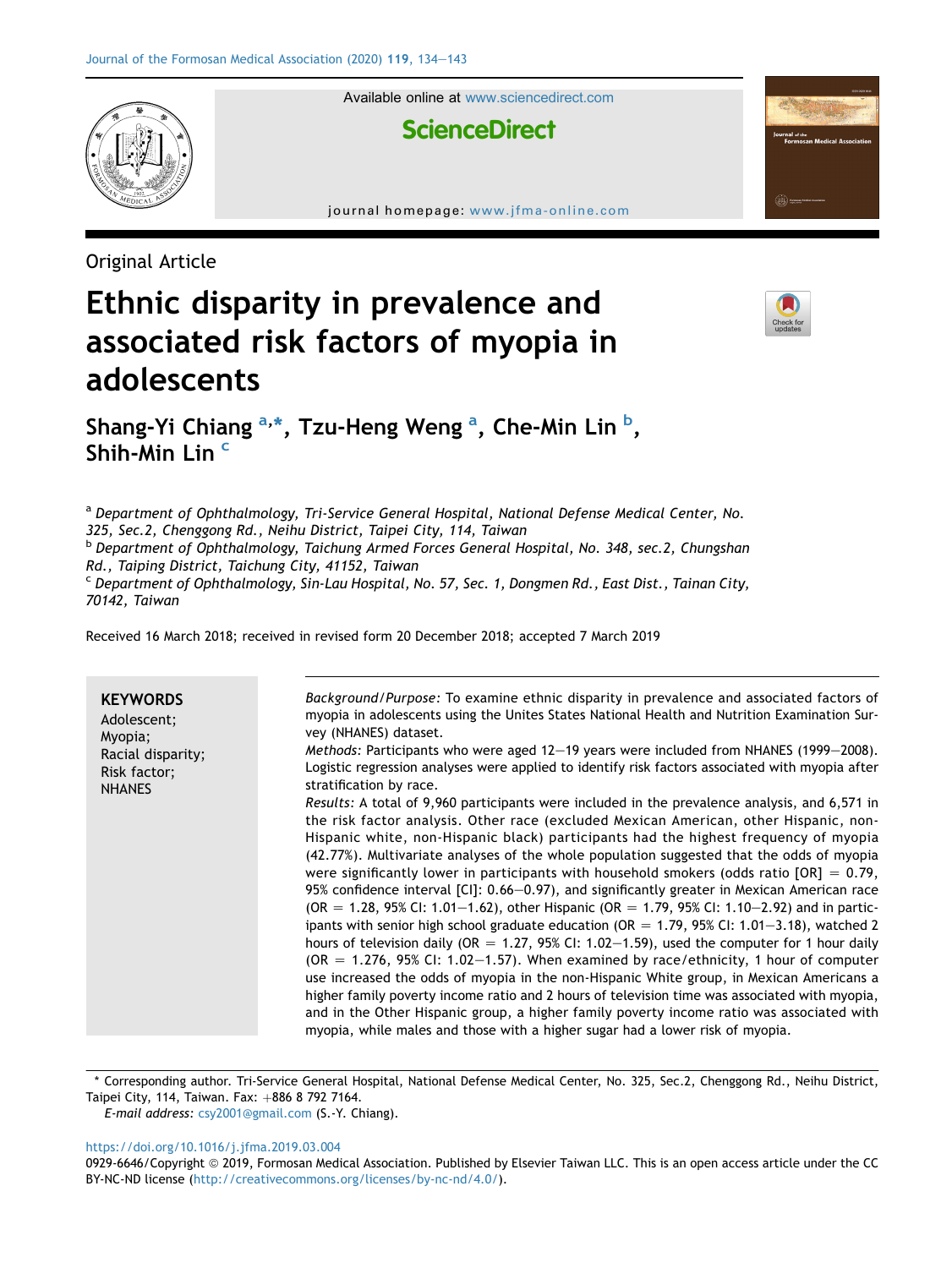Conclusion: Risk factors for myopia vary with race/ethnicity.

Copyright © 2019, Formosan Medical Association. Published by Elsevier Taiwan LLC. This is an open access article under the CC BY-NC-ND license [\(http://creativecommons.org/licenses/by](http://creativecommons.org/licenses/by-nc-nd/4.0/)[nc-nd/4.0/](http://creativecommons.org/licenses/by-nc-nd/4.0/)).

# Introduction

Myopia is the most common refractive disorder, especially in young adults. The incidence of myopia is steadily increasing worldwide.<sup>[1](#page-8-0)-[5](#page-8-0)</sup> High prevalence of myopia among schoolchildren in East Asia and Singapore was found, which reported around 80% of high school students are myopic in Taiwan, some urban areas of China, and South Korea. $5-7$  $5-7$  $5-7$ The high prevalence of myopia is associated with significant economic consequences on health care systems as a result of the costs for correction, as well as social and educational concerns.<sup>[8](#page-9-0)</sup> High myopia or pathological myopia is associated with an increased risk of a number of potentially vision threatening complications including retinal detachment and degenerative conditions, cataracts, and primary open-angle glaucoma.<sup>[9](#page-9-0)</sup>

The exact reasons for the increase in the prevalence of myopia remain undetermined. Genetic inheritance and predisposition for development of myopia has been estab-lished but does not explain the marked increase.<sup>[10](#page-9-0)</sup> Myopia has been described to be a manifestation of insulin resistance as insulin has direct ocular growth promoting effects.[10](#page-9-0) Environmental factors, included less time spent outdoors and increased work requiring near vision, such as working on a computer, have been reported in the association with the development of myopia. $11-14$  $11-14$  $11-14$  Furthermore, multiethnic population-based studies have also suggested myopia prevalence varies by ethnicity.<sup>[15](#page-9-0)</sup> Asians, especially the younger generations, show the relatively higher prevalence of myopia. It was possibly attributed to the nearwork demands imposed by more intensive education. $6,16,17$  There were few data available to address the myopia prevalence in the United States, and the main study subjects were black and white. $3,4$ 

The objective of the present study was to examine ethnic disparity in prevalence and associated risk factors of myopia in adolescents, using data from the Unites States National Health and Nutrition Examination Survey (NHANES). Identification of modifiable risk factors associated with myopia in different population settings may help to develop strategies to prevent and control myopia progression, which would benefit children and adolescences worldwide.

# Methods

#### Participants

The NHANES program began in the early 1960s and has been conducted as a series of surveys focusing on different population groups and health topics. The sample for the NHANES survey is selected to represent the United States population of all ages. Further information about background, design and operation are available on the NHANES website [\(http://wwwn.cdc.gov/nchs/nhanes\)](http://wwwn.cdc.gov/nchs/nhanes). All of the NHANES data are de-identified, and analysis of the data does not require Institutional Review Board approval or informed consent by participants.

Data from the NHANES program collected from 1999 to 2008 were used for this study. A total of 60,270 participants with completed mobile examination center (MEC) data were identified in the NHANES database from 1999 to 2008. Next, 50,310 participants were excluded for age <12 years, age  $>19$  years, and having had myopia surgery. Subsequently, 9,960 participants from 5 cycles (1999–2008) were included in the prevalence rate evaluation, and 6,571 participants from 3 cycles (2001 $-$ 2006) were included in the regression model estimation. Using the NHANES sample weight, the sample size for the prevalence rate evaluation  $(n = 9,960)$  was equivalent to a population-based sample of 31,627,822 persons, and the sample size for model estimation (n = 6,571) was equivalent to a population of 31,680,035 persons. Among the 6,571 participants, 1,826 were non-Hispanic White (27.8%), 2,053 (31.2%) were Mexican American, 2,191 (33.3%) were non-Hispanic Black, 233 (3.5%) were other Hispanic, and 268 (4.1%) were other races. A flow diagram for inclusion and exclusion of participants is shown in [Fig. 1.](#page-2-0)

#### Measurement of myopia

All NHANES participants 12 or more years old were eligible receive a refraction examination unless they were blind or had a severe eye infection. A Nidek Auto Refractor (Model ARK-760) was used to calculate the refraction of the eye, sphere, cylinder and axis ([http://www.nber.org/nhanes/](http://www.nber.org/nhanes/2005_2006/downloads/vix_d.pdf) [2005\\_2006/downloads/vix\\_d.pdf\)](http://www.nber.org/nhanes/2005_2006/downloads/vix_d.pdf). The refractive status of the eye was assessed objectively by non-cycloplegic refraction. Three measurements of sphere and cylinder were obtained, and averaged. Spherical equivalent (SphEq) was computed as the sphere measurement plus half the cylinder measurement. In this study, myopia was defined as a SphEq value of  $-1.0$  diopter or less in the worse eye.<sup>[4](#page-8-0)</sup>

#### Race/ethnicity

Race/ethnicity was included in this study as reported in the NHANES survey and organized into 5 categories: non-Hispanic white, Mexican American, non-Hispanic black, other Hispanic, and other race.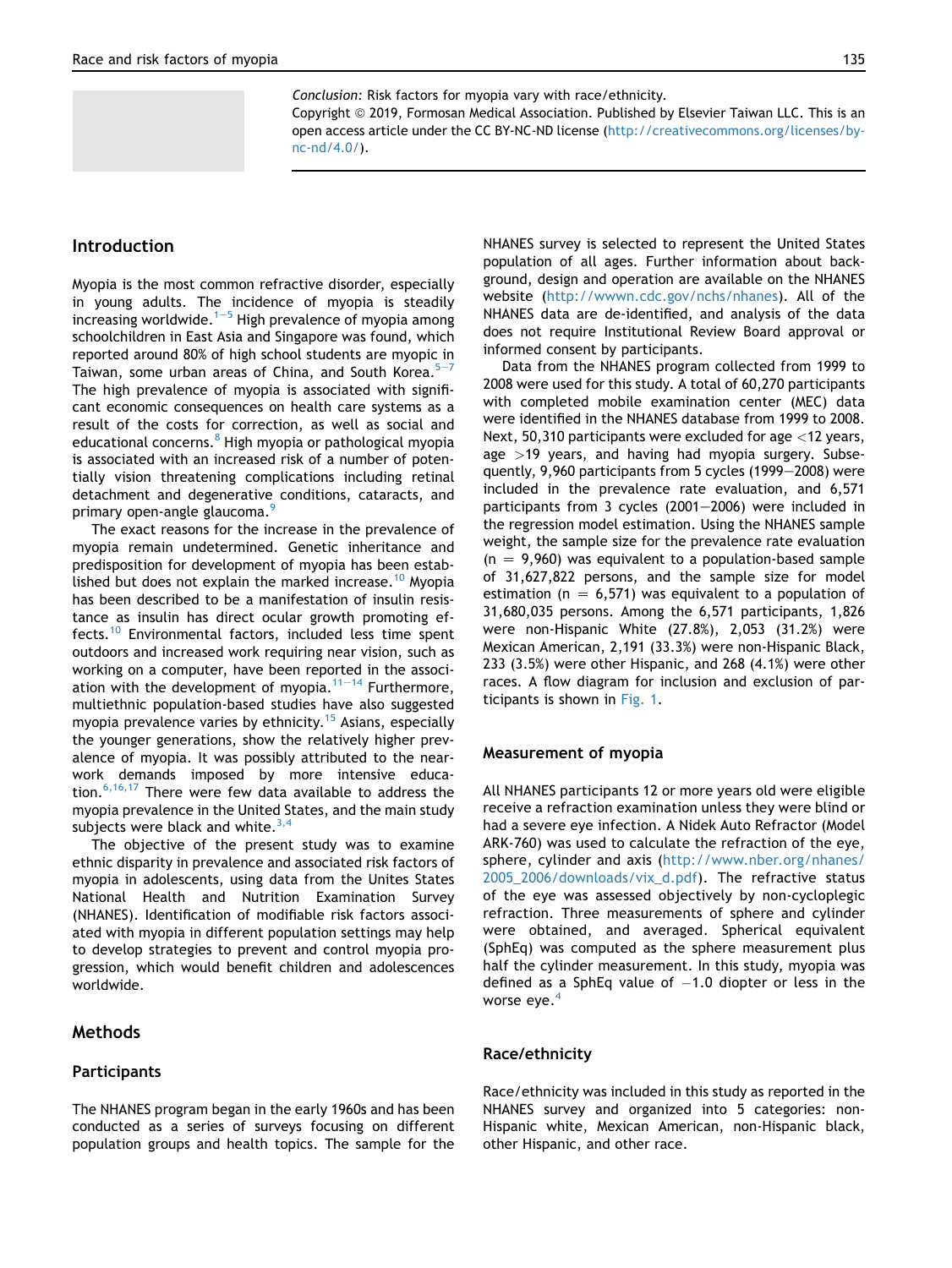<span id="page-2-0"></span>

Figure 1 The flow diagram for inclusion and exclusion of participants.

#### Demographic and medical data

Subject sex, age, education level (elementary, junior, senior, senior graduate), and poverty income ratio (ratio of family income to poverty threshold) were obtained from the NHANES database. Diabetes was defined as a self-report of have been told by a doctor or health professional that the individual had diabetes or sugar diabetes, or the individual was taking an anti-diabetic medication. Those who responded "yes" were classified as having diabetes.

# Physical activity

Information about hours of television or videos watched and hours of computer use per day over the past 30 days were obtained by the questions: "Over the past 30 days, on average about how many hours per day did you sit and watch TV or videos?" and "Over the past 30 days, on average about how many hours per day did you use a computer or play computer games?". Hours or television or video viewing were categorized as  $\leq 1$ , 2, or  $\geq 3$ , and hours of computer use were categorized as 0, 1, 2, and  $\geq$ 3.

# Environmental factors

Although the association of parental smoking and childhood myopia is inconsistent, information potential exposure to environmental tobacco smoke was included by the question "Does anyone who lives here (in your home) smoke cigarettes, cigars, or pipes anywhere inside this home?" A "yes" answer was defined as a household smoker.

#### Nutrition

Dietary intake was determined by an interviewer by asking the participant to recall all foods and beverages consumed during the 24-hour period prior to the interview (midnight to midnight). The interview files were imported into the University of Texas Food Intake Analysis System (FIAS) for coding. Dietary nutrient intake was calculated using the US Department of Agriculture (USDA) Nutrient Database. Detailed descriptions of the dietary interview methods are provided in the NHANES Dietary Interviewer's Training Manual. Daily dietary alpha-carotene (mcg), betacryptoxanthin (mcg), vitamin B2 (mg), and sugar intake (gm) was obtained from Total Nutrient Intakes files.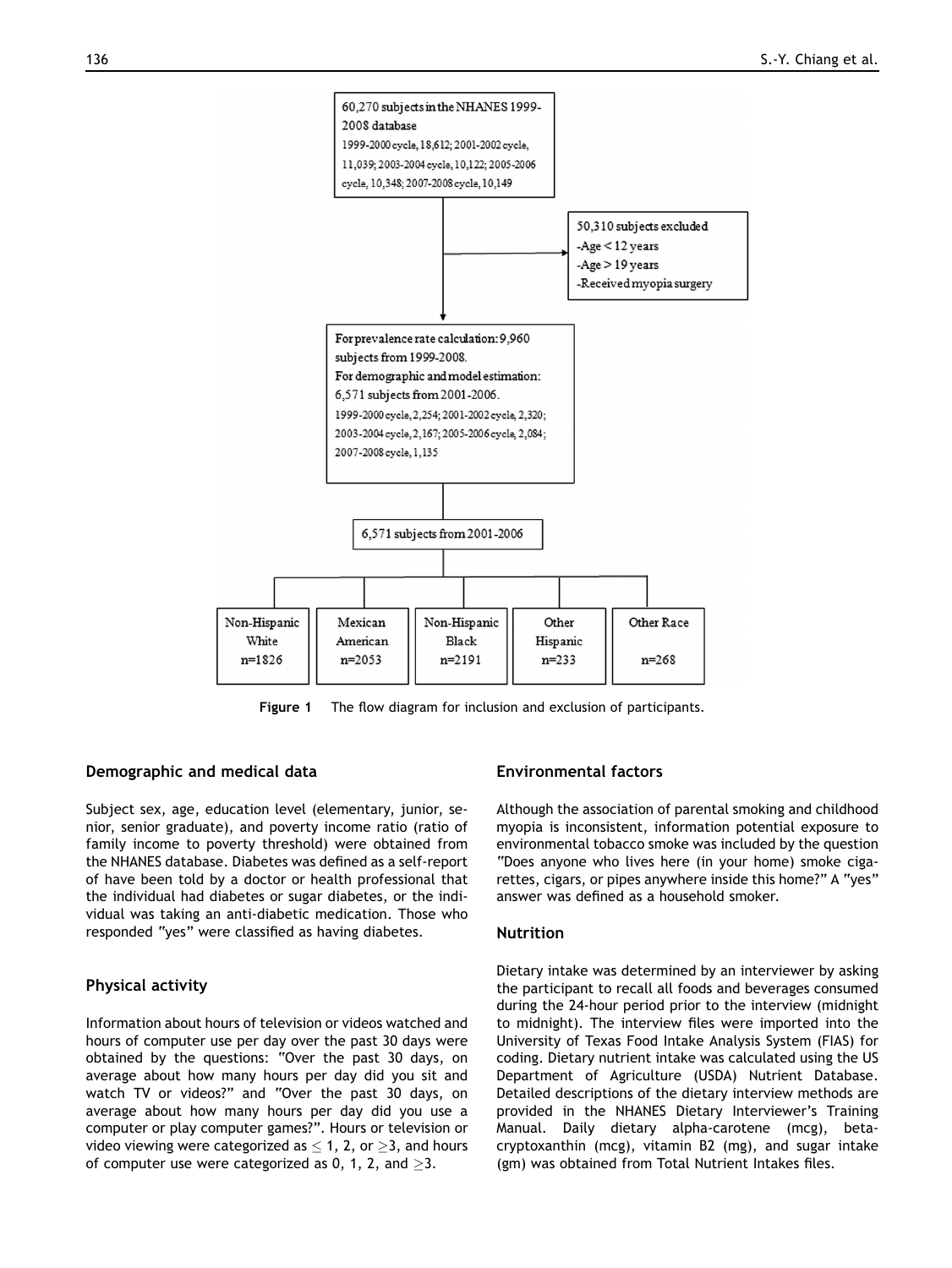Serum vitamin A (retinol) was analyzed using an HPLC method performed at the CDC/NCEH in  $2001-2002$ . In  $2003-2004$ , serum vitamin A was analyzed using a comparable HPLC method at Craft Technologies, Inc. Detailed descriptions of blood collection and processing procedures are provided in the NHANES Laboratory/Medical Technologists Procedures Manual or NHANES website. Serum 25 hydroxy vitamin D (nmol/L) was measured at the National Center for Environmental Health, CDC, Atlanta, GA using the DiaSorin RIA kit (Stillwater, MN, USA) from 2001 to 2006. However, from 2007 to 2010 liquid chromatography-tandem mass spectrometry (LC-MS/MS) was used. NHANES 2001-2006 data were converted by regression analysis to equivalent 25-hydroxy vitamin D measurements from a standardized LC-MS/MS method. We used the LC-MS/MSequivalent data for the present study, which is highly recommended by the National Center for Health Statistics (NCHS) [\(https://wwwn.cdc.gov/nchs/nhanes/VitaminD/](https://wwwn.cdc.gov/nchs/nhanes/VitaminD/AnalyticalNote.aspx) [AnalyticalNote.aspx\)](https://wwwn.cdc.gov/nchs/nhanes/VitaminD/AnalyticalNote.aspx).

#### Statistical analysis

Categorical variables were presented as unweighted counts and weighted percentage (%), with Rao-Scott  $\chi^2$ -test performed to evaluate differences between races. Continuous variables were presented as weighted means and 95% confidence intervals (95% CIs), with Wald's F-test of analysis of variance performed to examine differences between races. Univariate and multivariate logistic regression analysis taking into account the parameters of complex survey design (i.e., stratification, primary sampling units, and sample weights [for 1999-2008: 2/5\*WTMEC4YR {4-year MEC exam weight} for 1999-2002, and 1/5  $*$  WTMEC2YR  ${2-year MEC}$  exam weight} for 2003-2008; for 2001-2006: 1/3 \* WTMEC2YR {2-year MEC exam weight}] was performed to investigate which factors were associated with myopia. The NHANES analytical guidelines for 1999-2010 are available at [http://www.cdc.gov/nchs/data/series/sr\\_02/](http://www.cdc.gov/nchs/data/series/sr_02/sr02_161.pdf) [sr02\\_161.pdf](http://www.cdc.gov/nchs/data/series/sr_02/sr02_161.pdf). Variables with a value of  $P < 0.05$  in the univariate analysis were selected and evaluated by multivariate logistic regression models. All logistic regression models were performed according to racial groups separately.

SAS survey analysis procedures (SAS Institute Inc., Cary, NC, USA) were used for all statistical analyses, which account for unequal probability of selection and nonresponse of sample, in order to generate unbiased estimates with national representativeness. A 2-tailed value of  $P < 0.05$ indicated statistical significance. The prevalence rate was evaluated by SAS survey analysis procedures according to the NHANES web tutorial ([https://www.cdc.gov/nchs/](https://www.cdc.gov/nchs/tutorials/NHANES/NHANESAnalyses/DescriptiveStatistics/Task4b.htm) [tutorials/NHANES/NHANESAnalyses/DescriptiveStatistics/](https://www.cdc.gov/nchs/tutorials/NHANES/NHANESAnalyses/DescriptiveStatistics/Task4b.htm) [Task4b.htm](https://www.cdc.gov/nchs/tutorials/NHANES/NHANESAnalyses/DescriptiveStatistics/Task4b.htm)). Prevalence rate figures were generated by SigmaPlot 10.0 (Systat Software Inc., San Jose, CA, USA).

# Results

# Prevalence of myopia by study period

The prevalence rate of myopia in different races during 1999 $-2007$  was showed in Fig. 2. The prevalence of myopia



Figure 2 Prevalence rate of myopia in different races during 1999-2008.

in non-Hispanic white participants was maintained steady at around 30% from 1999 to 2007 (31.69%, 30.85%, 32.54%, 30.02% and 30.22%, respectively). The prevalence rate of myopia in Mexican American participants was slightly increasing along with years by  $8\%$  (1999-2007: 30.05%, 31.15%, 36.44%, 35.11% and 38.08%, respectively). The prevalence rates in non-Hispanic Blacks and other Hispanics increased from 2003 to 2004, but then declined from 2005 to 2006 (non-Hispanic Blacks: 1999-2007: 30.75%, 33.55%, 28.05%, 35.32% and 30.40%; other Hispanics: 1999-2007: 35.49%, 39.34%, 28.72%, 46.86% and 35.59%, respectively). The prevalence rates of myopia in the other noncategorized races was suddenly increased by 20% between 1999 and 2001, and then maintained steady from 2001 to 2007 (1999-2007: 30.34%, 46.09%, 41.45%, 40.74% and 45.28%, respectively). Overall, the prevalence rates of myopia in the other non-categorized races was the highest among groups.

#### Characteristics of study participants

Demographic and nutritional characteristics stratified by race are described in [Table 1.](#page-4-0) The statistically significant differences between racial groups were observed in the presence of myopia, education level, family poverty income ratio, hours for television watched, hours of computer use, the occurrence of household smokers, the intake of nutrients (including vitamin B2, sugar, alpha-carotene, and beta-cryptoxanthin) as well as serum Vitamin A and D levels (all,  $P < 0.05$ ).

Other race participants had the highest frequency of myopia (42.77%), followed by other Hispanic (38.43%), Mexican American (34.23%), non-Hispanic Black (32.26%), and non-Hispanic White (31.06%) ([Table 2](#page-5-0)). Non-Hispanic whites had the highest mean family poverty income ratio  $(3.01 \pm 0.08)$  and the highest percentage in senior graduate (17.33%). More than 50% of non-Hispanic black participants watched television for 3 hours or longer per day, which was higher than the other racial groups. The highest frequency of computer use for 3 hours or longer per day was the other race group (23.67%), followed by other Hispanic (15.90%), non-Hispanic White (15.50%), non-Hispanic Black (13.70%), and Mexican American (8.92%). The non-Hispanic Black group had highest frequency of household smokers (27.04%)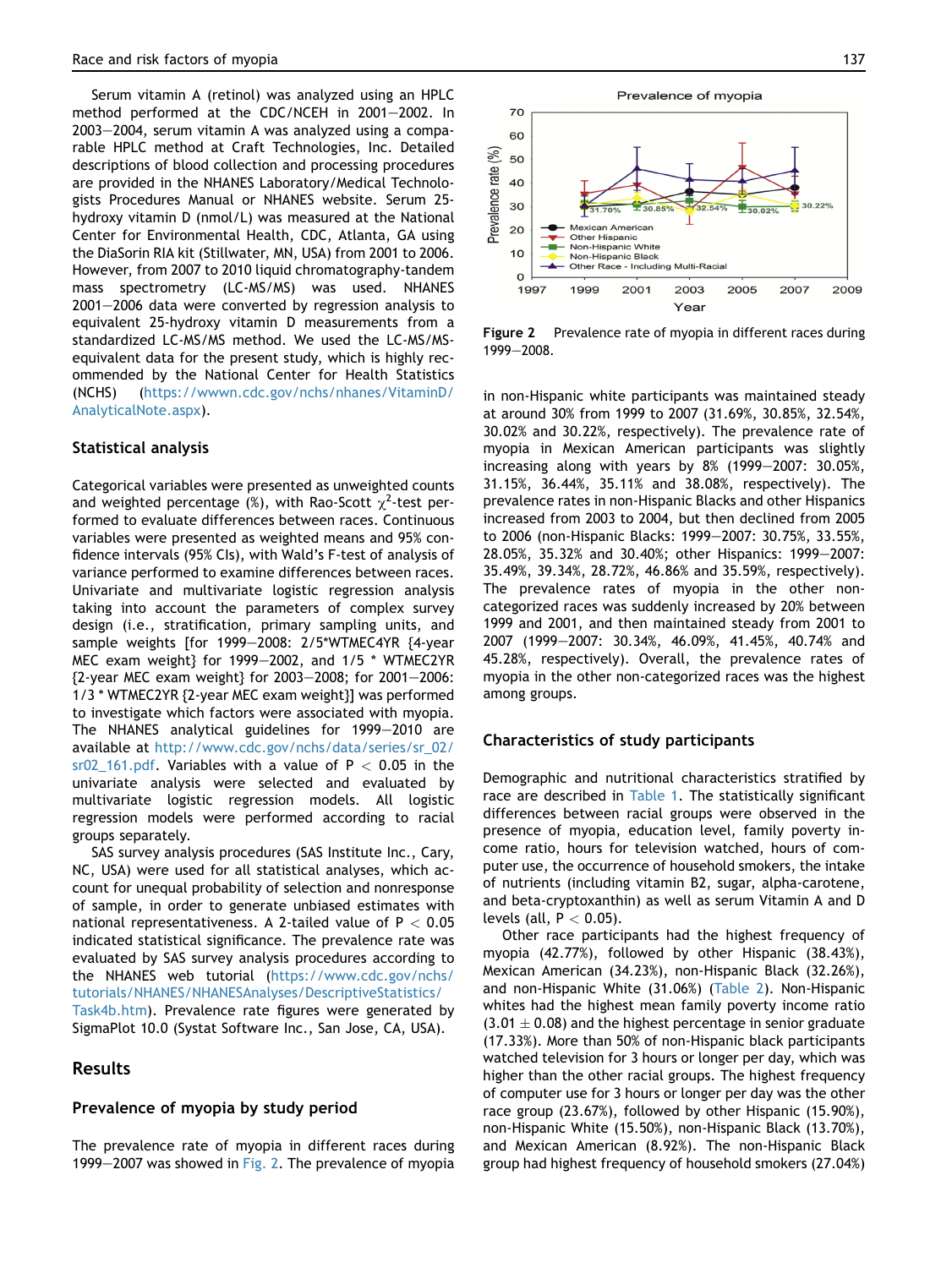<span id="page-4-0"></span>

|                                         | Total            | Non-Hispanic White                  | Mexican American  | Non-Hispanic Black | Other Hispanic     | Other Race        | P           |
|-----------------------------------------|------------------|-------------------------------------|-------------------|--------------------|--------------------|-------------------|-------------|
|                                         | $(n = 6571)$     | $(n = 1826)$                        | $(n = 2053)$      | $(n = 2191)$       | $(n = 233)$        | $(n = 268)$       |             |
| Myopia                                  |                  |                                     |                   |                    |                    |                   | $0.006*$    |
| Yes                                     | 2139 (32.67)     | 574 (31.06)                         | 673 (34.23)       | 699 (32.26)        | 83 (38.43)         | 110 (42.77)       |             |
| Sex                                     |                  |                                     |                   |                    |                    |                   | 0.803       |
| Male                                    | 3307 (50.98)     | 911 (51.05)                         | 1008 (51.65)      | 1138 (50.19)       | 115 (48.32)        | 135 (53.52)       |             |
| Female                                  | 3264 (49.02)     | 915 (48.95)                         | 1045 (48.35)      | 1053 (49.81)       | 118 (51.68)        | 133 (46.48)       |             |
| Age (year)                              | $15.39 \pm 0.06$ | $15.42 \pm 0.07$                    | $15.29 \pm 0.06$  | $15.42 \pm 0.09$   | $15.26 \pm 0.16$   | $15.28 \pm 0.18$  | 0.296       |
| Education (grade)                       |                  |                                     |                   |                    |                    |                   | $0.006*$    |
| Elementary                              | 324 (4.82)       | 70 (4.12)                           | 94 (5.02)         | 131(6.23)          | 19(9.87)           | 10(3.9)           |             |
| <b>Junior</b>                           | 2495 (39.02)     | 665 (38.14)                         | 807 (43.0)        | 833 (39.67)        | 79 (38.48)         | 111 (40.16)       |             |
| Senior                                  | 2679 (40.42)     | 738 (40.41)                         | 841 (40.85)       | 896 (39.89)        | 101 (40.52)        | 103 (40.86)       |             |
| Senior graduate                         | 938 (15.74)      | 335 (17.33)                         | 231(11.13)        | 304 (14.21)        | 24(11.14)          | 44 (15.09)        |             |
| Family poverty income $2.6 \pm 0.06$    |                  | $3.01\pm0.08$                       | $1.78 \pm 0.06$   | $1.78 \pm 0.08$    | $1.96 \pm 0.14$    | $2.38\pm0.18$     | $<$ 0.001*  |
| ratio                                   |                  |                                     |                   |                    |                    |                   |             |
| <b>Diabetes</b>                         |                  |                                     |                   |                    |                    |                   | 0.728       |
| Yes                                     | 50(0.72)         | 14(0.74)                            | 15(0.73)          | 18(0.91)           | 1(0.46)            | 2(0.26)           |             |
| Hours television                        |                  |                                     |                   |                    |                    |                   | $<$ 0.001*  |
| watched                                 |                  |                                     |                   |                    |                    |                   |             |
| $\leq$ 1                                | 1740 (38.62)     | 612 (42.20)                         | 537 (33.39)       | 450 (25.45)        | 57 (38.74)         | 84 (42.62)        |             |
| $\overline{2}$                          | 1289 (25.33)     | 382 (26.61)                         | 436 (26.85)       | 386 (21.48)        | 37 (18.57)         | 48 (24.05)        |             |
| >3                                      | 2230 (36.04)     | 455 (31.19)                         | 666 (39.76)       | 949 (53.07)        | 79 (42.69)         | 81 (33.33)        |             |
| Hours of computer use                   |                  |                                     |                   |                    |                    |                   | ${<}0.001*$ |
| $\mathbf 0$                             | 1212 (17.91)     | 223 (14.79)                         | 495 (29.58)       | 428 (23.94)        | 42 (22.59)         | 24(10.11)         |             |
| $\mathbf{1}$                            | 2602 (51.00)     | 753 (52.58)                         | 819 (50.03)       | 843 (47.50)        | 84 (49.96)         | 103 (44.93)       |             |
| $\mathbf{2}$                            | 759 (16.11)      | 249 (17.13)                         | 184 (11.48)       | 266 (14.86)        | 19(11.56)          | 41 (21.28)        |             |
| >3                                      | 688 (14.98)      | 224 (15.50)                         | 142 (8.92)        | 249 (13.70)        | 28 (15.90)         | 45 (23.67)        |             |
| Household smoker                        |                  |                                     |                   |                    |                    |                   | $< 0.001*$  |
| No                                      | 5156 (78.14)     | 1351 (75.99)                        | 1838 (90.24)      | 1565 (72.96)       | 187 (84.43)        | 215 (85.48)       |             |
| Yes                                     | 1340 (21.86)     | 459 (24.01)                         | 189 (9.76)        | 601 (27.04)        | 40 (15.57)         | 51 (14.52)        |             |
| Vitamin B2 (mg)                         | $2.25 \pm 0.03$  | $2.39 \pm 0.05$                     | $2.12 \pm 0.03$   | $1.95 \pm 0.03$    | $2.12 \pm 0.09$    | $1.82 \pm 0.08$   | ${<}0.001*$ |
| Sugars intake (gm)                      |                  | $159.18 \pm 1.57$ 164.53 $\pm$ 2.39 | $149.75 \pm 2.05$ | $154.43 \pm 2.6$   | $148.8 \pm 6.13$   | $139.74 \pm 6.69$ | $<$ 0.001*  |
| Alpha-carotene (mcg)                    |                  | $223.76 \pm 16.49239.82 \pm 24.87$  | $248.2 \pm 18.62$ | $145.26 \pm 13.24$ | $231.87 \pm 52.78$ | $188.06 \pm 36.9$ | $<$ 0.001*  |
| Beta-cryptoxanthin                      |                  | $139.26 \pm 5.9$ 133.09 $\pm$ 8.17  | $160.43 \pm 8.05$ | $134.58 \pm 6.66$  | $209.39 \pm 26.16$ | $112.26 \pm 17$   | $0.004*$    |
| (mcg)                                   |                  |                                     |                   |                    |                    |                   |             |
| Serum Vitamin A (umol/ $1.68 \pm 0.01$  |                  | $1.75 \pm 0.02$                     | $1.61\pm0.02$     | $1.47 \pm 0.01$    | $1.66 \pm 0.04$    | $1.62 \pm 0.02$   | $<$ 0.001*  |
| $\lfloor$                               |                  |                                     |                   |                    |                    |                   |             |
| Serum Vitamin D (nmol/ $63.06 \pm 0.95$ |                  | $71.08 \pm 0.93$                    | $53.88 \pm 0.97$  | $41.24 \pm 0.9$    | $58.15 \pm 1.65$   | $52.74 \pm 2.36$  | $<$ 0.001*  |
| $\mathsf{L}$                            |                  |                                     |                   |                    |                    |                   |             |

Continuous variables were shown mean  $\pm$  standard error; categorical variables were shown unweighted count (weighted %).

 $*P < 0.05$ , significantly different between different race groups.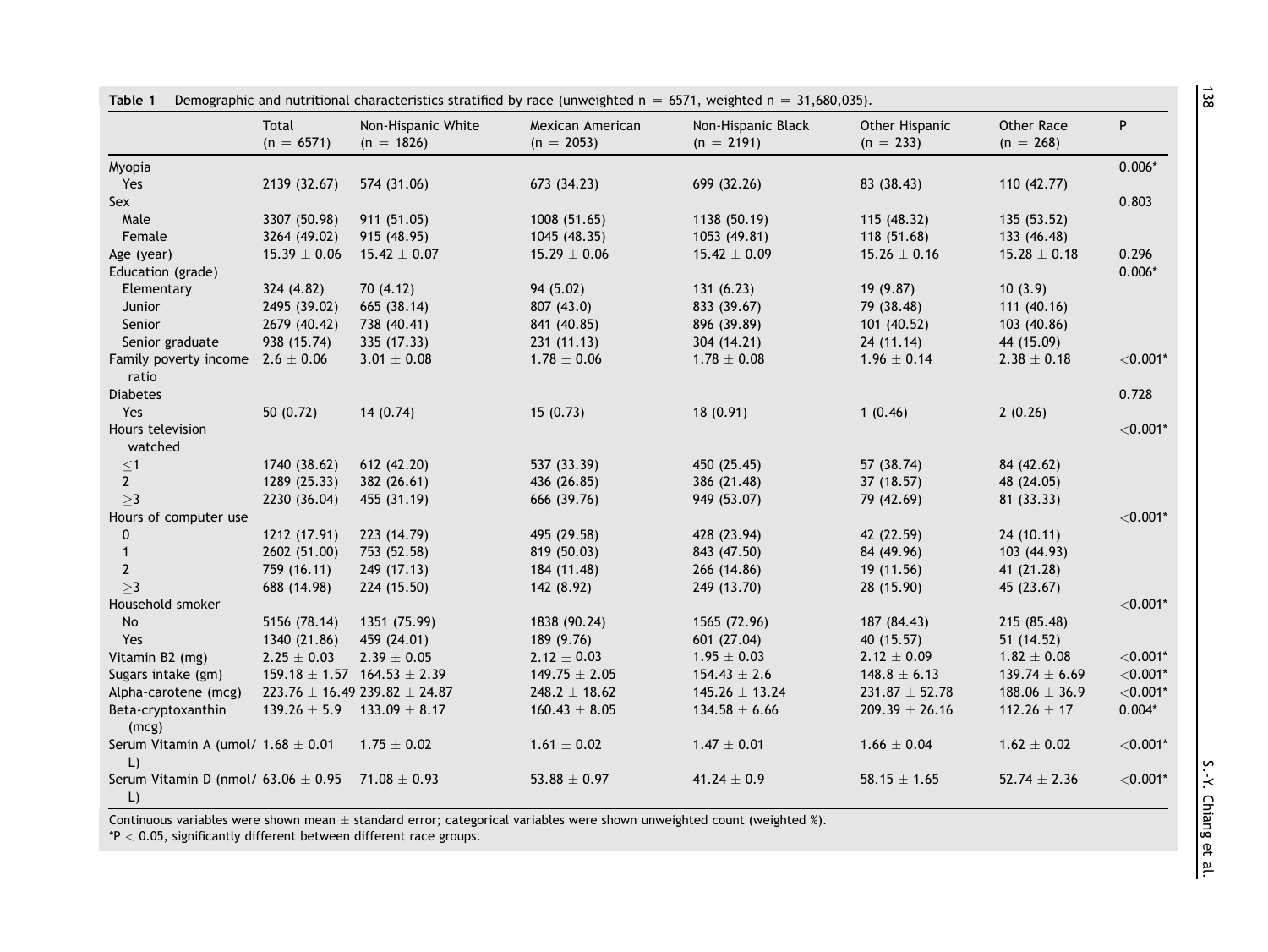|                             | Total                      | Non-Hispanic White        | Mexican American         | Non-Hispanic Black          | Other Hispanic           | Other Race           |
|-----------------------------|----------------------------|---------------------------|--------------------------|-----------------------------|--------------------------|----------------------|
|                             | OR (95% CI)                | OR (95% CI)               | OR (95% CI)              | OR (95% CI)                 | OR (95% CI)              | OR (95% CI)          |
| Gender                      |                            |                           |                          |                             |                          |                      |
| Male                        | $0.9(0.76 - 1.05)$         | $0.91(0.73 - 1.13)$       | $0.97(0.78 - 1.2)$       | $0.89(0.73 - 1.09)$         | $0.53$ $(0.29 - 0.98)^*$ | $1.09(0.7-1.71)$     |
| Household smoker            |                            |                           |                          |                             |                          |                      |
| Yes                         | $0.73$ $(0.62 - 0.86)$ *** | $0.75$ $(0.57 - 0.97)^*$  | $0.94(0.67-1.32)$        | $0.8$ $(0.67 - 0.96)^*$     | $0.56$ $(0.27 - 1.16)$   | $0.61(0.26 - 1.44)$  |
| <b>Diabetes</b>             |                            |                           |                          |                             |                          |                      |
| Yes                         | $1.6(0.1 - 25.21)$         | $1.47(0.4 - 5.38)$        | $0.89(0.27 - 2.96)$      | $0.88(0.34 - 2.28)$         |                          |                      |
| Age (year)                  | $1.05$ $(1.02 - 1.09)^*$   | $1.08$ $(1.03 - 1.13)$ ** | $0.99(0.95 - 1.04)$      | $1.02(0.98 - 1.07)$         | $0.99(0.84 - 1.16)$      | $1.12(0.97 - 1.29)$  |
| Education (grade)           |                            |                           |                          |                             |                          |                      |
| Elementary                  | ref                        | ref                       | ref                      | ref                         | ref                      | ref                  |
| Junior                      | 1.48 $(1.002 - 2.17)^*$    | $1.65(0.94 - 2.89)$       | $1.49(0.84 - 2.66)$      | $1.49$ $(1-2.22)^{*}$       | $1.57(0.4 - 6.15)$       | $0.9(0.18 - 4.39)$   |
| Senior                      | $1.57$ $(1.06 - 2.32)^*$   | 1.83 $(1.03 - 3.27)^*$    | $1.49(0.8 - 2.78)$       | $1.45(0.98 - 2.16)$         | $1.55(0.33 - 7.16)$      | $0.96$ (0.18-5.05)   |
| Senior graduate             | $2.09$ $(1.43 - 3.07)$ *** | $2.49$ (1.39-4.45)**      | $1.6(0.8-3.2)$           | $1.7(1.04 - 2.78)^{*}$      | $0.93(0.17 - 5.1)$       | 4.26 $(0.8-22.63)$   |
| Family poverty income ratio | $1.04(0.99 - 1.1)$         | $1.04(0.96 - 1.12)$       | $1.11 (1.01 - 1.22)^{*}$ | $1.11 (1.02 - 1.22)^*$      | $1.35(1.13 - 1.62)$ **   | $1.01(0.8 - 1.27)$   |
| Hours television watched    |                            |                           |                          |                             |                          |                      |
| ${\leq}1$                   | ref                        | ref                       | ref                      | ref                         | ref                      | ref                  |
| $\mathbf{2}$                | $1.31 (1.07 - 1.61)^{**}$  | $1.26(0.96 - 1.66)$       | $1.39$ $(1.04 - 1.85)^*$ | $1.18(0.9 - 1.55)$          | $2.31(0.83 - 6.45)$      | $1.85(0.63 - 5.55)$  |
| >3                          | $1.04(0.85 - 1.27)$        | $0.90(0.71 - 1.14)$       | $1.26(0.93 - 1.72)$      | $1.48$ $(1.14 - 1.92)$ **   | $0.87(0.32 - 2.33)$      | $1.26(0.58 - 2.72)$  |
| Hours of computer use       |                            |                           |                          |                             |                          |                      |
| 0                           | ref                        | ref                       | ref                      | ref                         | ref                      | ref                  |
| $\mathbf{1}$                | $1.44$ (1.18-1.75)***      | $1.7(1.26 - 2.31)$ ***    | $1.06(0.78 - 1.43)$      | $1.09(0.77 - 1.54)$         | $1.48(0.6 - 3.66)$       | $2.47(0.87 - 7.03)$  |
| $\overline{2}$              | $1.36$ $(1.07-1.73)^{*}$   | $1.54$ (1.04-2.28)*       | $1.24(0.89 - 1.73)$      | $1.34(0.94 - 1.92)$         | $1.68(0.44 - 6.4)$       | $1.36(0.4-4.7)$      |
| >3                          | $1.49$ $(1.18-1.87)$ ***   | $1.59$ $(1.09 - 2.32)^*$  | $1.31(0.89 - 1.91)$      | $1.88$ $(1.27 - 2.76)$ **   | $0.92(0.35 - 2.45)$      | $2.27(0.76 - 6.74)$  |
| Serum Vitamin A (umol/L)    | $1.16(0.95 - 1.41)$        | $1.22(0.92 - 1.61)$       | $1.15(0.9 - 1.49)$       | $1.28(0.95 - 1.72)$         | $0.87(0.39 - 1.92)$      | $1.61(0.72 - 3.61)$  |
| Serum Vitamin D (nmol/L)    | $0.998(0.994 - 1.001)$     | $1.001(0.997 - 1.01)$     | $0.99(0.98 - 1.001)$     | $0.992$ $(0.985 - 0.999)^*$ | $0.98(0.96 - 1.01)$      | $0.99(0.97 - 1.01)$  |
| Vitamin B2                  | $1.03(0.98 - 1.09)$        | $1.06(0.98 - 1.14)$       | $1.01(0.93 - 1.09)$      | $1.003(0.94 - 1.07)$        | $0.996(0.77-1.3)$        | $0.91(0.72 - 1.16)$  |
| Sugar intake                | 0.99999                    | 1.0006                    | 0.9992                   | 1.0005                      | 0.9976                   | 0.997                |
|                             | $(0.9995 - 1.0005)$        | $(0.9998 - 1.001)$        | $(0.998 - 1.0001)$       | $(0.9995 - 1.001)$          | $(0.995 - 1.0002)$       | $(0.994 - 0.9997)^*$ |
| Alpha-carotene              | 0.99996                    | 0.9999                    | 1.00001                  | 0.99999                     | 1.0002                   | 0.9995               |
|                             | $(0.9999 - 1.00003)$       | $(0.9998 - 1.00005)$      | $(0.9999 - 1.0001)$      | $(0.9999 - 1.0001)$         | $(0.9997 - 1.0008)$      | $(0.999 - 1.0002)$   |
| Beta-cryptoxanthin          | 1.0001                     | 1.0001 (0.9998-1.0004)    | 0.9998                   | 1.0003                      | 0.9997                   | 1.0005               |
|                             | $(0.9999 - 1.0003)$        |                           | $(0.9995 - 1.0001)$      | $(0.9999 - 1.0006)$         | $(0.999 - 1.0004)$       | $(0.999 - 1.002)$    |
| Race                        |                            |                           |                          |                             |                          |                      |
| Non-Hispanic White          | ref                        |                           |                          |                             |                          |                      |
| Mexican American            | $1.15(0.97 - 1.38)$        |                           |                          |                             |                          |                      |
| Other Hispanic              | $1.38(0.93 - 2.06)$        |                           |                          |                             |                          |                      |
| Non-Hispanic Black          | $1.06$ $(0.88 - 1.27)$     |                           |                          |                             |                          |                      |
| Other Race                  | 1.66 $(1.17-2.35)$ **      |                           |                          |                             |                          |                      |

<span id="page-5-0"></span>Table 2 Univariate analysis of the associations between myopia and possible risk factors.

CI, confidence interval; OR, odds ratio.

 $*P < 0.05$ ,  $*P < 0.01$ ,  $**P < 0.001$ , significantly associated with myopia.

Since only 1 subject in the other Hispanic group and 2 participants in the other race group had diabetes, diabetes was not included in model for these 2 race groups.

 $\frac{1}{39}$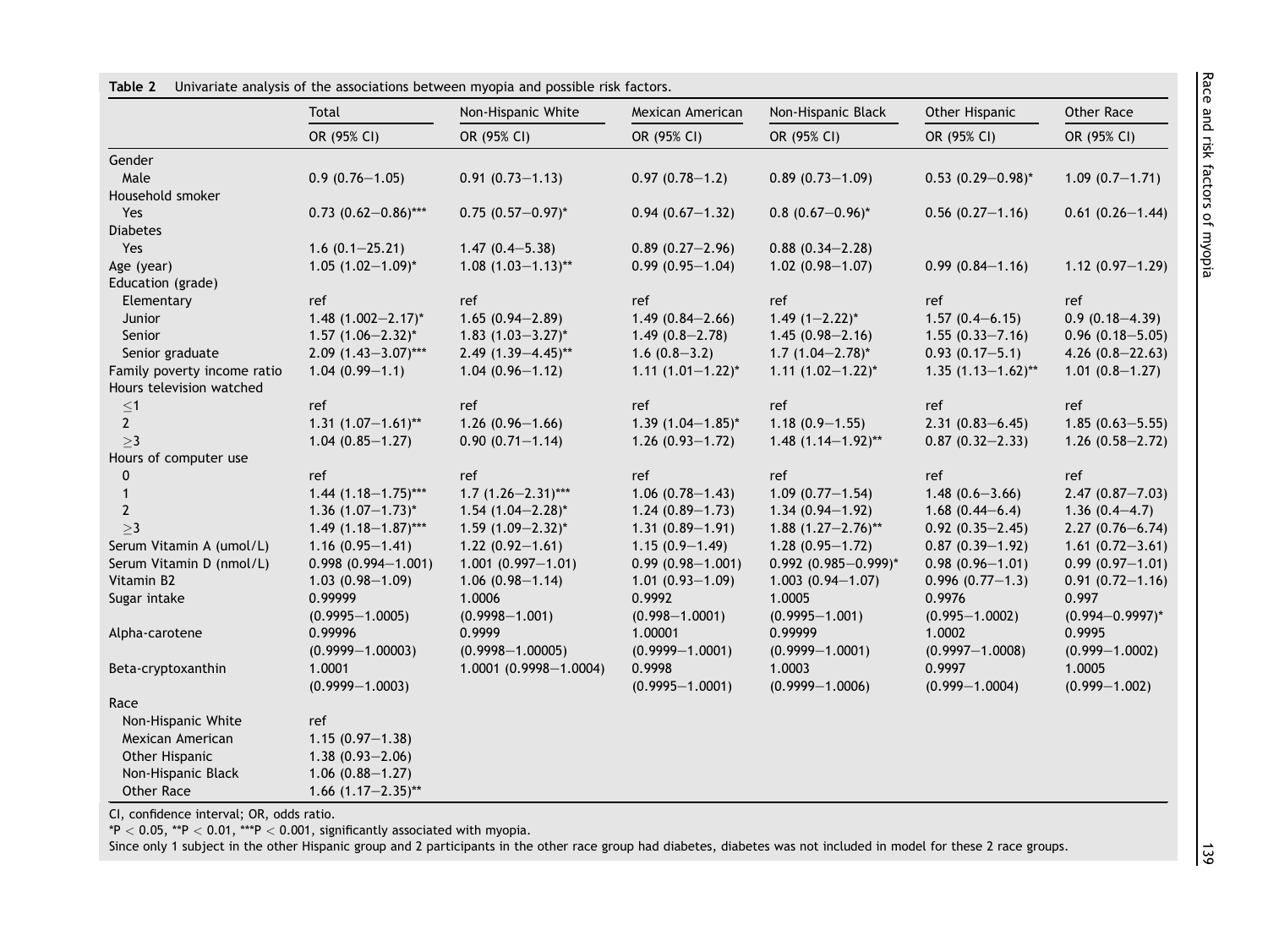than other racial groups. The mean of serum Vitamin A and D levels, as well as the intake of vitamin B2 and sugar were higher in non-Hispanic white group compared to other racial groups. Mexican Americans had the highest alphacarotene intake, and other-Hispanics consumed the greatest amount of beta-cryptoxanthin.

# Risk factors associated with myopia in the whole study population

Univariate analyses were performed to evaluate the association between prevalence of myopia and different risk factors in the whole study population [\(Table 2](#page-5-0)). Results suggested that household smoker, age, education, hours of television watched, hours of computer use, and race were significantly associated with myopia. Age, junior education and above levels, 2 hours of television watched, 1 to  $>$ 3 hr of computer use, and other race had higher odds in association with the presence of myopia. However, the presence of household smoker had significantly lower odds in the association with myopia.

After adjustment of confounding variables that were significant in the corresponding univariate analysis, multivariate logistic regression analyses revealed that household smoker, education, hours of television watched, hours of computer use, and race were significantly associated with myopia in the whole population [\(Table 3](#page-7-0)). Senior graduate  $(OR = 1.79, 95\% CI: 1.01-3.18), 2 hours of television$ watched (OR = 1.27, 95%CI: 1.02-1.59), 1 hr of computer use (OR = 1.27, 95%CI: 1.02-1.57), Mexican American  $(OR = 1.28, 95\% CI: 1.01-1.62)$  and other Hispanic (OR  $=$  1.79, 95%CI: 1.10-2.92) had higher odds in association with the presence of myopia. However, the presence of household smoker (OR = 0.79, 95%CI: 0.66-0.97) had significantly lower odds in the association with myopia.

# Risk factors associated with myopia stratified by racial groups

As shown in [Table 2](#page-5-0), the Results of univariate analyses suggested that household smoker, age, senior and senior graduate, hours of computer use were significantly associated with myopia in Non- Hispanic White group. In Mexican American group, only family poverty income ratio and hours of computer use had significantly higher odds in association with myopia. In Non-Hispanic Blacks group, household smoker, junior and senior graduate, with  $\geq$  hours of television watched, with  $\geq$ 3 hours of computer use, and serum vitamin D level had significant association with myopia. Both gender and family poverty income ratio in the other Hispanic group had significantly greater odds in having myopia. Only sugar intake in the other race group had significantly higher odds in having myopia.

Furthermore, multivariate logistic regression was performed to evaluate the association between prevalence of myopia and various racial groups after adjusting for confounding variables that were significant in the corresponding univariate analyses [\(Table 3\)](#page-7-0). The non-Hispanic White group with 1 hour of computer use had significantly higher odds of having myopia (OR  $= 1.48$ , 95% CI: 1.04-2.10). In the Mexican American group, participants with a higher family poverty income ratio had significantly higher odds of having myopia (OR  $= 1.12$ , 95% CI: 1.03–1.23), and those with 2 hours of television time had a higher odds of myopia  $(OR = 1.42, 95\% \text{ CI: } 1.04-1.96)$  [\(Table 3](#page-7-0)). In the Other Hispanic group, a higher family poverty income ratio was associated with higher odds of having myopia ( $OR = 1.41$ , 95% CI: 1.10 $-1.81$ ). However, males had a lower odds of having myopia (OR = 0.38, 95% CI: 0.21–0.69) and higher sugar intake was associated with a lower odds of having myopia (OR = 0.99, 95% CI: 0.99–1.00) ([Table 3](#page-7-0)).

#### **Discussion**

This study used a United States national database to examine the prevalence and risk factors of myopia based on race/ethnicity. Overall, the presence of household smokers was associated with a decreased risk of myopia, while higher education level, greater hours of television watching, and greater hours of computer use were associated with increased risk of myopia. The odds of myopia development were the highest in other races and followed by other Hispanic and Mexican Americans groups. When stratified by race, a greater number of hours of computer use was associated with risk of myopia in Whites. In Mexican Americans, a higher family poverty income ratio and 2 hours of watching television were associated with increased risk of myopia. In the other Hispanic group, a high family poverty income ratio was associated with increased risk of having myopia, while being male and having a higher sugar intake were associated with a lower risk of having myopia.

Genetic and cultural factors might be the most common factors among several possible explanations for our findings related to the race/ethnicity disparities in the prevalence of myopia. Several family-based studies had shown there was a high heritability of high myopia suggesting a definite genetic basis for high myopia. More than 25 candidate genes of high myopia have been reported.<sup>[18](#page-9-0)</sup> For examples, the insulin-like growth factor 1 polymorphism has been reported to be a candidate genetic risk factor for high myopia in Chinese and Japanese.<sup>[18,19](#page-9-0)</sup> Hepatocyte growth factor and hepatocyte growth factor receptor genes have a strong association with the myopia in Asians. $^{20}$  $^{20}$  $^{20}$  Another explanation for the racial disparities may be income. It is likely that many low-income participants were unable to afford the recommended glasses or contact lenses after the ophthalmic evaluation. A study based on 2008 NHIS database reported the higher rates of being unable to afford eyeglasses when needed among participants of Hispanic (26.7%) race/ethnicity than in non-Hispanic black (15.3%) and non-Hispanic white  $(16.0%)$  race/ethnicity.<sup>[21](#page-9-0)</sup>

Myopia has become a worldwide health problem, and identification of factors, particularly modifiable factors, associated with the development of myopia has the potential to reduce the prevalence and burden on healthcare systems. A number of factors have been associated with the development of myopia and some of these factors were also identified by this study. Risk factors associated with myopia had been reported included higher socioeconomic background, shorter distance between computer screen or book when reading, hours of computer use per day, watching television and hours of outdoor activity.<sup>11,14,22,23</sup> A study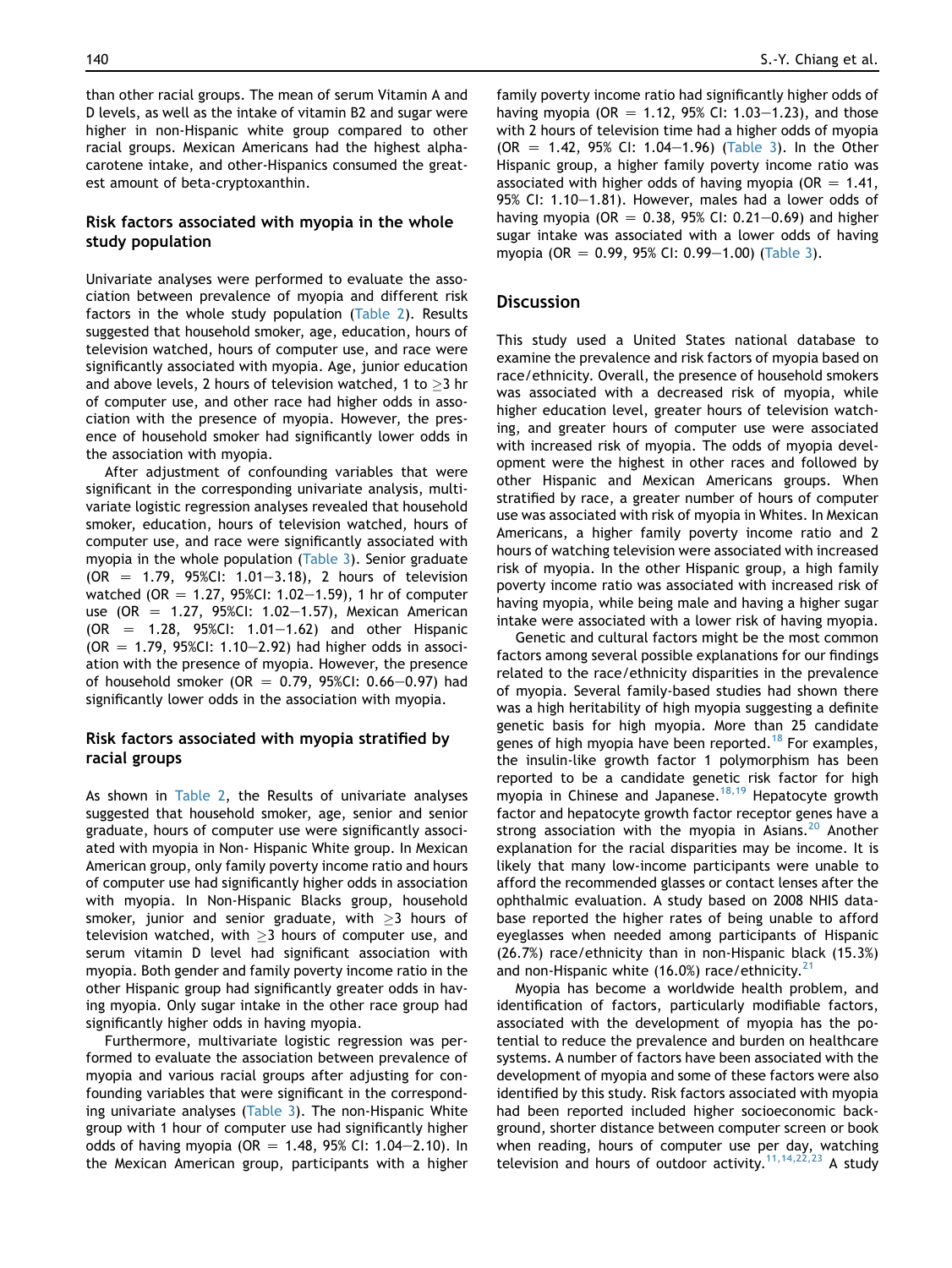|                             | Total                    | Non-Hispanic White       | Mexican American                | Non-Hispanic Black   | Other Hispanic            | Other Race             |  |
|-----------------------------|--------------------------|--------------------------|---------------------------------|----------------------|---------------------------|------------------------|--|
|                             | OR (95% CI)              | OR (95% CI)              | OR (95% CI)                     | OR (95% CI)          | OR (95% CI)               | OR (95% CI)            |  |
| Gender                      |                          |                          |                                 |                      |                           |                        |  |
| Male                        | $0.89(0.74 - 1.08)$      | $0.93(0.71 - 1.21)$      | $1.01 (0.77 - 1.32)$            | $0.86(0.66 - 1.01)$  | $0.38$ $(0.21 - 0.69)$ ** | $1.22(0.52 - 2.87)$    |  |
| Household smoker            |                          |                          |                                 |                      |                           |                        |  |
| Yes                         | $0.79(0.66 - 0.97)^*$    | $0.74(0.55 - 1.01)$      | $0.92(0.63 - 1.34)$             | $0.81(0.63 - 1.05)$  | $1.16(0.39 - 3.45)$       | $0.99(0.35 - 2.84)$    |  |
| Age (year)                  | $1.03(0.95 - 1.12)$      | $1.07(0.94 - 1.22)$      | $0.93(0.87 - 1.01)$             | $1.01(0.92 - 1.10)$  | $0.95(0.65 - 1.38)$       | $0.87(0.59 - 1.29)$    |  |
| Education (grade)           |                          |                          |                                 |                      |                           |                        |  |
| Elementary                  | Ref                      | ref                      | ref                             | ref                  | ref                       | ref                    |  |
| Junior                      | $1.32(0.87 - 2.00)$      | $1.53(0.94 - 1.22)$      | $1.37(0.70 - 2.68)$             | $1.31(0.76 - 2.26)$  | $0.71(0.17-2.86)$         | $0.89(0.15 - 5.54)$    |  |
| Senior                      | $1.24(0.74 - 2.09)$      | $1.24(0.54 - 2.86)$      | $1.88(0.92 - 3.85)$             | $1.19(0.60 - 2.36)$  | $0.87(0.09 - 7.87)$       | $1.48(0.09 - 25.53)$   |  |
| Senior graduate             | $1.79$ $(1.01 - 3.18)^*$ | $1.55(0.58 - 4.09)$      | $2.01(0.86 - 4.74)$             | 1.62 $(0.72 - 3.63)$ | $1.04(0.06 - 19.22)$      | $19.53(0.69 - 555.25)$ |  |
| Family poverty income ratio | $1.02(0.96 - 1.08)$      | $0.94(0.86 - 1.03)$      | 1.12 $(1.03-1.23)^{*}$          | $1.10(0.99 - 1.22)$  | $1.41 (1.10 - 1.81)$ **   | $1.11(0.82 - 1.59)$    |  |
| Hours television watched    |                          |                          |                                 |                      |                           |                        |  |
|                             | ref                      | ref                      | ref                             | ref                  | ref                       | ref                    |  |
| $\leq 1$ 2                  | $1.27(1.02 - 1.59)^{*}$  | $1.22(0.90-1.64)$        | $1.42$ (1.04-1.96) <sup>*</sup> | $1.06(0.78 - 1.43)$  | $1.94(0.65 - 5.77)$       | $2.00(0.65 - 6.18)$    |  |
| >3                          | $1.05(0.87 - 1.27)$      | $0.97(0.74 - 1.26)$      | $1.32(0.96 - 1.81)$             | $1.31(0.99 - 1.74)$  | $0.99(0.31 - 2.64)$       | $1.31(0.56 - 3.05)$    |  |
| Hours of computer use       |                          |                          |                                 |                      |                           |                        |  |
| 0                           | ref                      | ref                      | ref                             | ref                  | ref                       | ref                    |  |
|                             | $1.27$ $(1.02 - 1.57)^*$ | $1.48$ $(1.04 - 2.10)^*$ | $0.96(0.73 - 1.27)$             | $0.98(0.70 - 1.37)$  | $1.12(0.51 - 2.49)$       | $1.69(0.45 - 6.39)$    |  |
| $\overline{2}$              | $1.23(0.96 - 1.59)$      | $1.36(0.93 - 1.97)$      | $1.10(0.78 - 1.54)$             | $1.14(0.78 - 1.66)$  | $1.19(0.27 - 5.34)$       | $1.22(0.26 - 5.74)$    |  |
| >3                          | $1.25(0.96 - 1.63)$      | $1.34(0.87 - 2.05)$      | $1.05(0.65 - 1.69)$             | $1.42(0.95 - 2.12)$  | $0.65(0.21 - 2.02)$       | $1.39(0.41 - 4.77)$    |  |
| Serum Vitamin D (nmol/L)    | $1.00(0.99 - 1.01)$      | $1.00(0.99 - 1.01)$      | $0.99(0.98 - 1.00)$             | $0.99(0.99 - 1.00)$  | $0.98(0.96 - 1.01)$       | $0.99(0.98 - 1.02)$    |  |
| Sugar intake                | $1.00(1.00 - 1.00)$      | $1.00(1.00 - 1.00)^*$    | $0.99(0.99 - 1.00)$             | $1.00(0.99 - 1.00)$  | $0.99(0.99 - 1.00)^*$     | $1.00(0.09 - 1.01)$    |  |
| Race                        |                          |                          |                                 |                      |                           |                        |  |
| Non-Hispanic White          | ref                      |                          |                                 |                      |                           |                        |  |
| Mexican American            | 1.28 $(1.01-1.62)^{*}$   |                          |                                 |                      |                           |                        |  |
| Other Hispanic              | $1.79$ $(1.10-2.92)^{*}$ |                          |                                 |                      |                           |                        |  |
| Non-Hispanic Black          | $1.10(0.85 - 1.43)$      |                          |                                 |                      |                           |                        |  |
| Other Race                  | $1.48(0.99 - 2.23)$      |                          |                                 |                      |                           |                        |  |

<span id="page-7-0"></span> $T_{\rm{max}}$ 3 Multivariate logistic regression analysis evaluating the association between myopia and race after adjusting for confounding variables.

CI, confidence interval; OR, odds ratio.

\*P  $<$  0.05, \*\*P  $<$  0.01, \*\*\*P  $<$  0.001, significantly associated with myopia.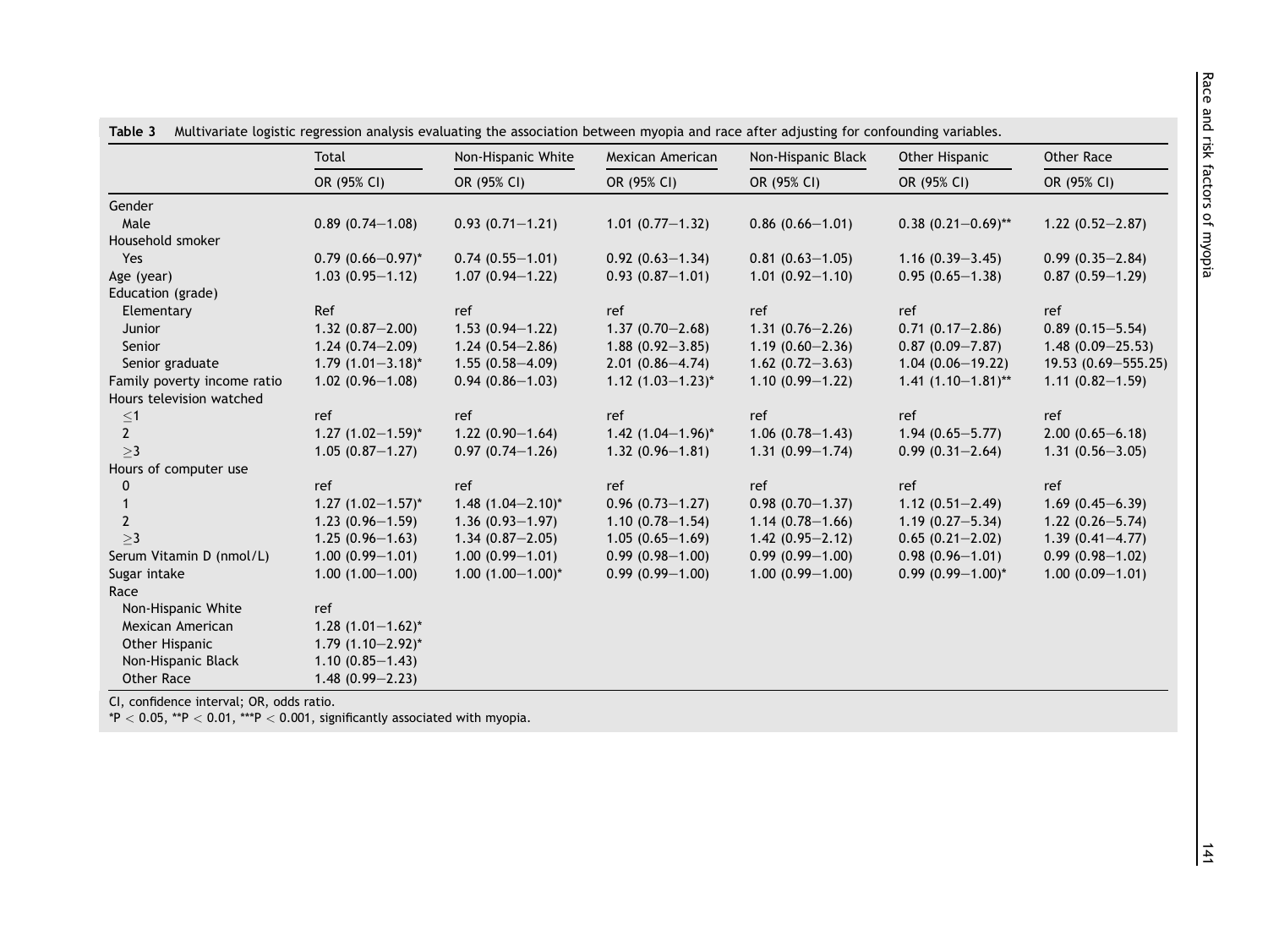<span id="page-8-0"></span>reported by Qiu et al. suggested that Mexican American and non-Hispanic black race/ethnicities were the highest risk for myopia associated with their socioeconomic strata. Low annual household income and low education level may prevent adults from accessing and maintaining routine eye care for their children. $^{24}$  $^{24}$  $^{24}$  Reading and exposure to artificial light during childhood are environmental factors that increase the risk for the occurrence and development of myopia. It was established that better educational level is a possible risk factor for myopia with students.<sup>[25](#page-9-0)</sup> A study in Poland had found that writing, reading, and working on a computer leads to a higher prevalence of myopia; however, watching television does not influence the prevalence of myopia.<sup>26</sup> Kinge et al. also suggested that watching TV has no impact on myopia progression.[27](#page-9-0) For environmental protecting factors, studies have shown that increased outdoor time has a protective effect against the development of myopia. $22,28,29$ 

We found there was no association between nutrition and myopia in our study, except for sugar intake was associated with myopia in the non-Hispanic white and other race group. The energy intake, protein, fat, vitamins B1, B2 and C, phosphorus, iron, and cholesterol has been reported to have an association with myopia. $30$  In addition, many studies have suggested a strong association between vitamin D levels and myopia. Teen and young adults with myopia had lower average vitamin D levels had been re-ported.<sup>[31](#page-9-0)</sup> A study of the Korea NHANES (KNHANES) found that myopia development was associated with low serum vitamin D level after adjustment for confounding factors such as residence, parental income, total energy intake, dietary calcium intake, and smoking experience.<sup>1</sup>

The current study found an unusual inverse relation between myopia and household tobacco smoke exposure; increased exposure to tobacco smoke appeared to have a protective effect against the development of myopia. This finding is consistent with the results of the Strabismus, Amblyopia, and Refractive errors in Singaporean children (STARS) study. $32$  The STARS study reported that maternal history of ever smoking, smoking during a child's life, and smoking during pregnancy were associated with a decreased OR of developing childhood myopia (OR  $= 0.05$ , 0.39, 0.30, respectively). Paternal history of smoking was also associated with a decreased odds of childhood myopia ( $OR = 0.72$ ). The authors concluded that the results suggest that study of the role of nicotinic acetylcholine receptor pharmacology with respect to ocular development is necessary to understand the findings. However, some studies had found that there was no consistent evidence of association between secondhand smoking and myopia.<sup>[16](#page-9-0)</sup>

We did not examine sleep duration in the current study. Prior study, however, has found an inverse relation between sleep duration and myopia. An analysis of the KNHANES database by Jee et al. $33$  found the adjusted OR for myopia was decreased in subjects  $12-19$  years of age with  $>$ 9 hours of sleep per night (OR = 0.59, 95% CI: 0.38–0.93, P for trend  $= 0.006$ ) as compared with those with  $<$ 5 hours of sleep. No association, however, was found between high myopia and sleep duration. As in this study, prior studies have reported associations between education level and income level and myopia.  $34,35$ 

There are several limitations of this study. We utilized a survey database that was representative of the population of the United States, and hence the findings are likely generalizable to the overall United States population. The study was cross-sectional rather than longitudinal in design, and thus causality cannot be established. The presence of diabetes, a household smoker, and sedentary behavior (hours watching television or using a computer) were determined by patient self-report, and thus subject to potential error. Non-cycloplegic autorefractor for myopia assessment may not be very accurate since the effect of accommodation in adolescents was not excluded. The use of cycloplegic medication was also not specified in NHANES database before refracting the subjects. These might lead to classification bias in this study. Finally, some important factors such as parental myopia were not analyzed which may lead to some residual confounding.

# Conclusions

This study confirmed the results of other studies of potentially modifiable risk factors for the development of myopia. Importantly, the results showed that risk factors varied by race/ethnicity. We believe the main reasons for the different results of this study and other prior studies are that different populations (race/ethnicity) were studies. Different races and ethnicities have different cultural norms and habits, which contributes to varied findings. These findings may help to tailor public health strategies for reduction of myopia by targeting risk factors based on race/ethnicity.

# Conflicts of interest

All authors declare no conflicts of interest.

# References

- 1. [Warner N. Update on myopia.](http://refhub.elsevier.com/S0929-6646(18)30171-2/sref1) Curr Opin Ophthalmol 2016;27:  $402 - 6$  $402 - 6$  $402 - 6$ .
- 2. [Williams KM, Bertelsen G, Cumberland P, Wolfram C,](http://refhub.elsevier.com/S0929-6646(18)30171-2/sref2) [Verhoeven VJ, Anastasopoulos E, et al. Increasing prevalence](http://refhub.elsevier.com/S0929-6646(18)30171-2/sref2) [of myopia in europe and the impact of education.](http://refhub.elsevier.com/S0929-6646(18)30171-2/sref2) Ophthal[mology](http://refhub.elsevier.com/S0929-6646(18)30171-2/sref2) 2015;122:1489-[97](http://refhub.elsevier.com/S0929-6646(18)30171-2/sref2).
- 3. [Vitale S, Sperduto RD, Ferris 3rd FL. Increased prevalence of](http://refhub.elsevier.com/S0929-6646(18)30171-2/sref3) [myopia in the United States between 1971](http://refhub.elsevier.com/S0929-6646(18)30171-2/sref3)-[1972 and](http://refhub.elsevier.com/S0929-6646(18)30171-2/sref3) [1999](http://refhub.elsevier.com/S0929-6646(18)30171-2/sref3)-2004. [Arch Ophthalmol](http://refhub.elsevier.com/S0929-6646(18)30171-2/sref3) 200[9](http://refhub.elsevier.com/S0929-6646(18)30171-2/sref3);127:1632-9.
- 4. [Vitale S, Ellwein L, Cotch MF, Ferris 3rd FL, Sperduto R. Prev](http://refhub.elsevier.com/S0929-6646(18)30171-2/sref4)[alence of refractive error in the United States, 1999](http://refhub.elsevier.com/S0929-6646(18)30171-2/sref4)-[2004.](http://refhub.elsevier.com/S0929-6646(18)30171-2/sref4) [Arch Ophthalmol](http://refhub.elsevier.com/S0929-6646(18)30171-2/sref4) 2008;126:1111-[9.](http://refhub.elsevier.com/S0929-6646(18)30171-2/sref4)
- 5. [Holden BA, Fricke TR, Wilson DA, Jong M, Naidoo KS,](http://refhub.elsevier.com/S0929-6646(18)30171-2/sref5) [Sankaridurg P, et al. Global prevalence of myopia and high](http://refhub.elsevier.com/S0929-6646(18)30171-2/sref5) [myopia and temporal trends from 2000 through 2050.](http://refhub.elsevier.com/S0929-6646(18)30171-2/sref5) [Ophthalmology](http://refhub.elsevier.com/S0929-6646(18)30171-2/sref5) 2016;123:1036-[42](http://refhub.elsevier.com/S0929-6646(18)30171-2/sref5).
- 6. [Pan CW, Dirani M, Cheng CY, Wong TY, Saw SM. The age-specific](http://refhub.elsevier.com/S0929-6646(18)30171-2/sref6) [prevalence of myopia in Asia: a meta-analysis.](http://refhub.elsevier.com/S0929-6646(18)30171-2/sref6) Optom Vis Sci [2015;](http://refhub.elsevier.com/S0929-6646(18)30171-2/sref6)92:258-[66](http://refhub.elsevier.com/S0929-6646(18)30171-2/sref6).
- 7. [Ding BY, Shih YF, Lin LLK, Hsiao CK, Wang IJ. Myopia among](http://refhub.elsevier.com/S0929-6646(18)30171-2/sref7) [schoolchildren in East Asia and Singapore.](http://refhub.elsevier.com/S0929-6646(18)30171-2/sref7) Surv Ophthalmol [2017;](http://refhub.elsevier.com/S0929-6646(18)30171-2/sref7)62:677-[97](http://refhub.elsevier.com/S0929-6646(18)30171-2/sref7).